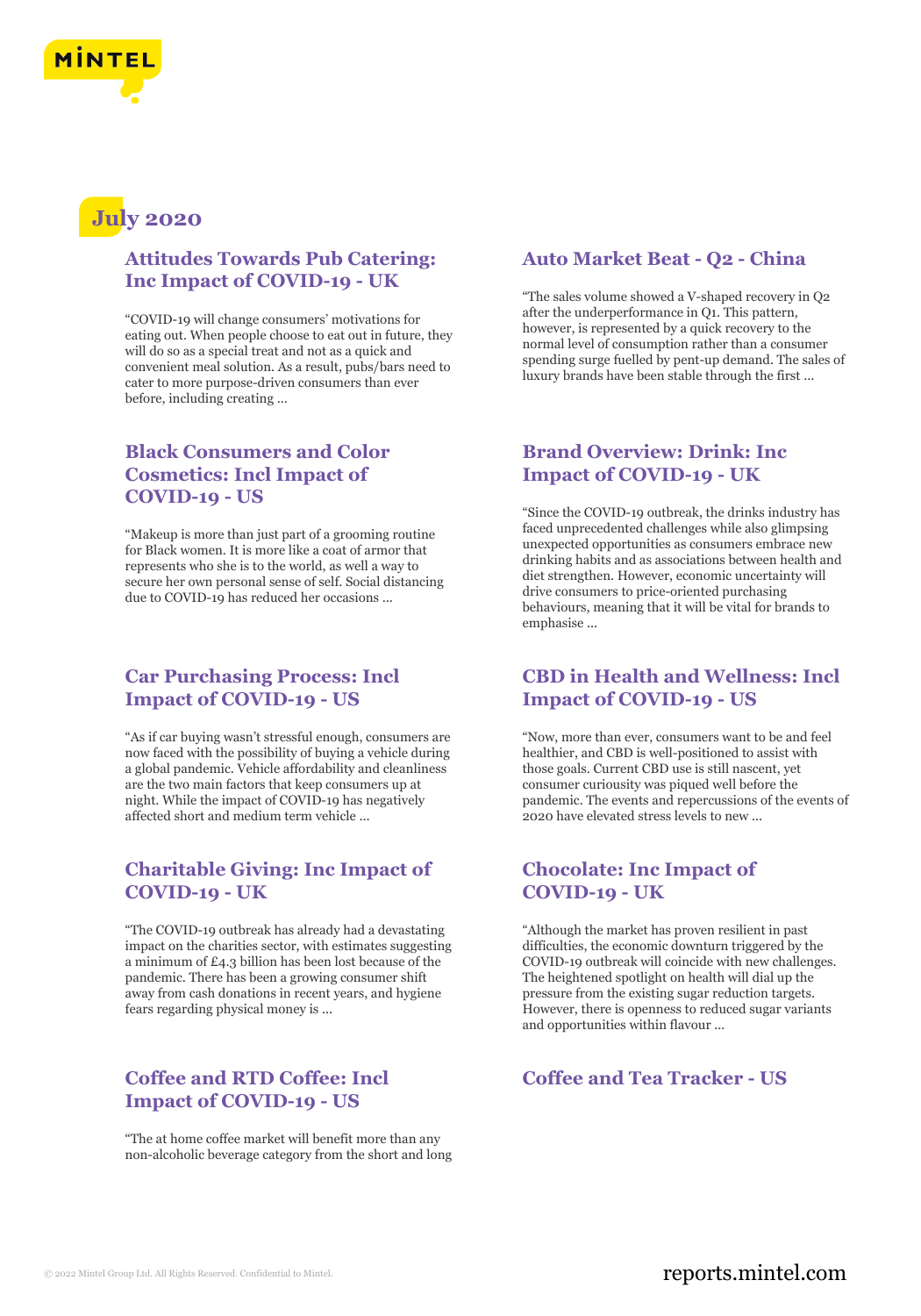

term changes brought about by COVID-19 and the recession. The pandemic completely removed retail coffee's foodservice competition and shelter-in-place orders forced many to work from home, reducing their need for away from ...

## **Color Cosmetics: Incl Impact of COVID-19 - US**

"COVID-19 has dramatically impacted the color cosmetic landscape. During the lockdown phase of the pandemic, the need/desire to wear makeup was mitigated as consumers limited their interactions outside of the home. Even as states relax restrictions, the ongoing use of protective face masks creates new challenges and will prolong ...

## **Commercial Mortgages: Inc Impact of COVID-19 - UK**

"The COVID-19 pandemic has significantly altered the lending and investment landscape. Lenders will exercise extreme caution moving forward when it comes to new lending, but will also need to support existing customers under distress. Digital platforms will be key to lenders' ability to manage both new and existing loans in ...

## **Consumer Attitudes towards Debt: Inc Impact of COVID-19 - UK**

"The rapid reduction in consumer spending caused by lockdown has resulted in a severe drop in outstanding consumer credit but COVID-19 has also seriously knocked the confidence of some borrowers. Older Millennials are most heavily reliant on unsecured debt, but their comfort with borrowing has been severely shaken and there ...

## **Consumers and Gadget Insurance: Inc Impact of COVID-19 - UK**

"Gadget sales have been directly hit by COVID-19 due to lockdown restrictions in non-essential retailing and also as consumers take a more cautious approach to their finances. Gadget insurance will be directly impacted by this due to its heavy reliance on point-of-sale policies.

## **Colour Cosmetics: Inc Impact of COVID-19 - UK**

"Makeup fatigue has set into colour cosmetics, with women cutting down on spend even before the COVID-19 pandemic. Women are less engaged with new launches despite increased NPD, whilst sustainability concerns as well as trends favouring natural looks are also driving down value. The pandemic will only accelerate this as ...

## **Commercial Property: Inc Impact of COVID-19 - UK**

"Following a slowdown in the UK commercial property market in 2019, COVID-19 has now introduced significant disruption to the market. The embattled retail sector will be hardest hit by the crisis, with COVID-19 set to accelerate the structural changes already underway. The pandemic is likely to have a longterm structural ...

## **Consumer Snacking: Inc Impact of COVID-19 - UK**

"Snacking continues to be an ingrained part of UK lifestyles. With COVID-19 prompting a nationwide lockdown, out-of-home snacking disappeared overnight, but the traditional associations of many snacks as offering a low-cost mood boost kept them firmly on the menu at home.

## **Consumers and the Economic Outlook: Incl Impact of COVID-19 - US**

"The unpredictable pace of the spread of COVID-19 is worrying, but consumers have remained optimistic about their finances throughout this pandemic and the subsequent recession. Time will tell how deeply consumer finances will be affected, but right now,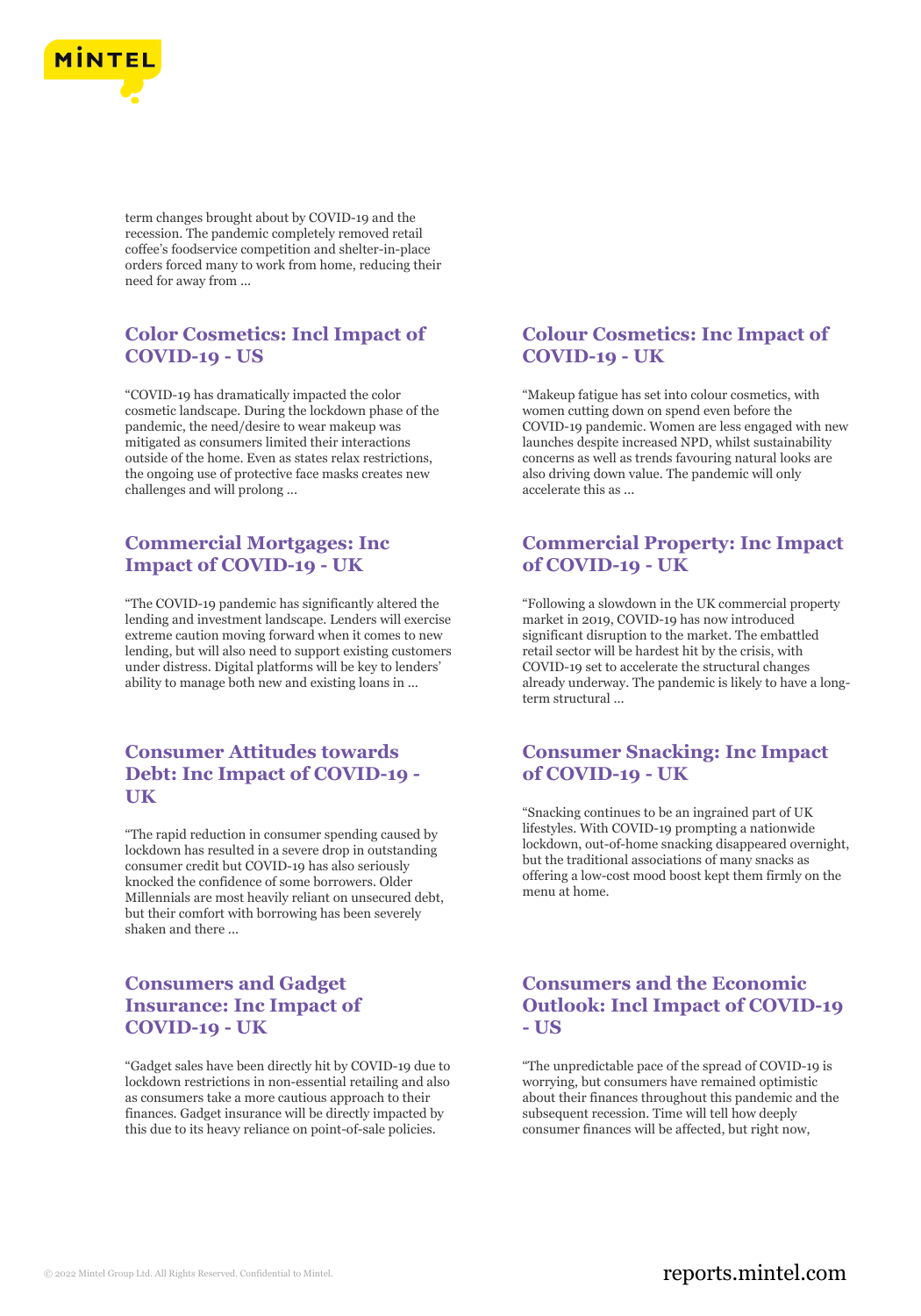

Post-COVID-19, customers will be looking for additional ...

## **Customer Loyalty: Inc Impact of COVID-19 - UK**

"As a result of the COVID-19 pandemic, retailers are facing unprecedented challenges and customer loyalty has become more important than ever before. Retailers' responses to such challenges will be remembered for years to come, and there are opportunities to use loyalty and subscription schemes to strengthen brand image and increase ...

## **Deodorants and Body Products: Incl Impact of COVID-19 - Brazil**

"Body care products and deodorants are part of many Brazilians' daily routine. In addition to being associated with their personal hygiene, consumers have demonstrated a high interest in formulations that deliver health and wellbeing benefits, by means of aromatherapy-inspired fragrances and textures that awaken their senses. It is likely that ...

## **Desodorantes e Produtos Corporais: Incluindo Impacto da COVID-19 - Brazil**

"As categorias de cuidados corporais e desodorantes fazem parte da rotina diária de muitos brasileiros. Além de seu uso ser associado a uma extensão da rotina de higiene corporal, os brasileiros demonstram interesse elevado por formulações que entreguem benefícios relacionados à saúde e ao bem-estar, por meio de fragrâncias aromaterápicas ...

#### **Dining Out: Incl Impact of COVID-19 - Canada**

"Two seemingly hyperbolic statements illustrate the current state of dining out: foodservice has arguably been the hardest-hit consumer industry by COVID-19 and 2020 so far has inarguably been the most challenging time in restaurant history.

consumers are most definitely holding out hope for themselves, while their confidence ...

#### **Dentistry: Inc Impact of COVID-19 - UK**

"The industry has been hit hard by the pandemic and with disruption expected to continue over the next year to 18 months, innovative developments will be required for the profession to remain financially viable. An important consideration for dentists going forward will be pricing. With the rising cost of PPE ...

## **Desktop, Laptop and Tablet Computers: Inc Impact of COVID-19 - UK**

"The decline in sales will be larger than anticipated following the onset of COVID-19 and subsequent recession. However, while most consumers are happy to retain their devices as long as possible, laptops in particular have become a near-essential item for many, creating a strong replacement market that will endure in ...

## **Digital Video: Incl Impact of COVID-19 - US**

"More consumers now stream digital video content than watch cable or satellite TV. Paid TV packages are struggling to compete with the convenience and cost of on-demand internet based streaming services. To do so, cable and satellite providers are pivoting from paid TV to internet based service. As ISPs, they ...

## **Dishwashing Products: Inc Impact of COVID-19 - UK**

"The dishwashing products category has been boosted by COVID-19, after a significant decline in 2019. The impending recession won't halt overall demand, and consumers staying at home more will ensure that demand counteracts much of the trading down that occurs during the remainder of 2020. Although consumers will seek to ...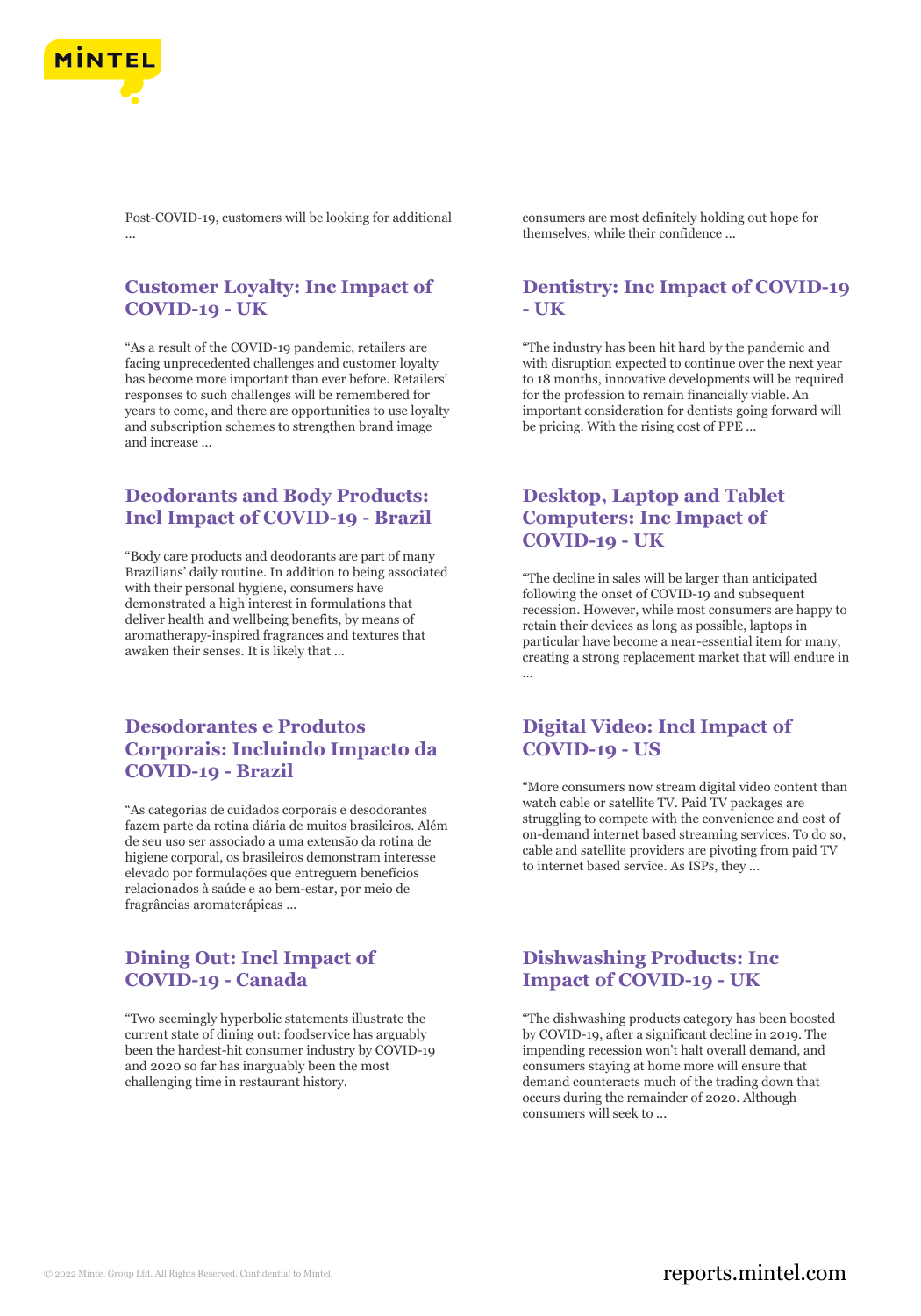

# **Domestic vs. Overseas Tourism - Ireland**

"COVID-19 has hit the Irish tourism industry hard, with industry operators expecting a drop of 50% or greater in total visitor numbers in 2020. Domestic tourism will be acutely important to the survival of the tourism sector in both NI and RoI."

**-Brian O'Connor, Senior Consumer Analyst**

#### **Esports: Inc Impact of COVID-19 - UK**

"The COVID-19 lockdown is expected to have boosted viewership of esports and game streams, as consumers look for ways to stay entertained at home. During lockdown, sports organisations organised esports competitions featuring professional athletes, while esports replaced traditional sport on TV in some cases, which will have increased esports' mainstream ...

## **European Retail Briefing: Inc Impact of COVID-19 - Europe**

"The leading European economies continue to progress on their path back to 'normality' at different paces, with countries like Germany leading the way while others like Spain continue to enforce new restrictions in certain areas. Consumers remain concerned about the risk of being exposed to the virus, which reflects on ...

## **Exercise Trends: Inc Impact of COVID-19 - UK**

"Competition between the offline and online fitness markets has intensified, and operators on both sides are racing to incorporate the best of both. Venue operators will need to expand their digital content offers and emphasise their position at the centre of communities. Digital brands should use individuals' data to offer ...

# **Foodservice Coffee and Tea: Incl Impact of COVID-19 - US**

## **eCommerce Behaviors: Understanding the Consumer Journey: Incl Impact of COVID-19 - US**

"The online consumer journey is not always a linear path, as consumers are often on a fluid journey between discovery, research, purchasing and re-buying. Consumers want to be able to seamlessly transition between shopping across online and offline channels, based on their needs and preferences. As COVID-19 has caused an ...

# **Estilo de Vida dos Brasileiros: Incluindo Impacto da COVID-19 - Brazil**

"2020 entrará para história como o ano em que a pandemia de COVID-19 teve enormes impactos negativos no Brasil. Além das milhares de mortes causadas no país, a vida do brasileiro e a situação econômica e política do Brasil foram drasticamente impactadas. Diante desse cenário, empresas e consumidores se viram ...

## **Evolving eCommerce: Apparel Retailing: Inc Impact of COVID-19 - US**

"Online apparel sales have grown as consumers become more comfortable with the process of buying without first seeing in-person. COVID-19 has accelerated this behavior, as many consumers have shifted to shopping online. At the same time, the pandemic has resulted in limited and prioritized spending and fewer reasons to buy ...

## **Food Packaging Trends: Incl Impact of COVID-19 - US**

"Food packaging, the often-underappreciated element of food at retail, has a chance to shine within a marketplace and consumer base impacted by COVID-19, with 74% of consumers saying they prefer to buy products with packaging that will protect the contents from contamination. Accelerated adoption of ecommerce, heightened attention toward health ...

**Football in America: Incl Impact of COVID-19 - US**

# © 2022 Mintel Group Ltd. All Rights Reserved. Confidential to Mintel.  $\blacksquare$  reports.mintel.com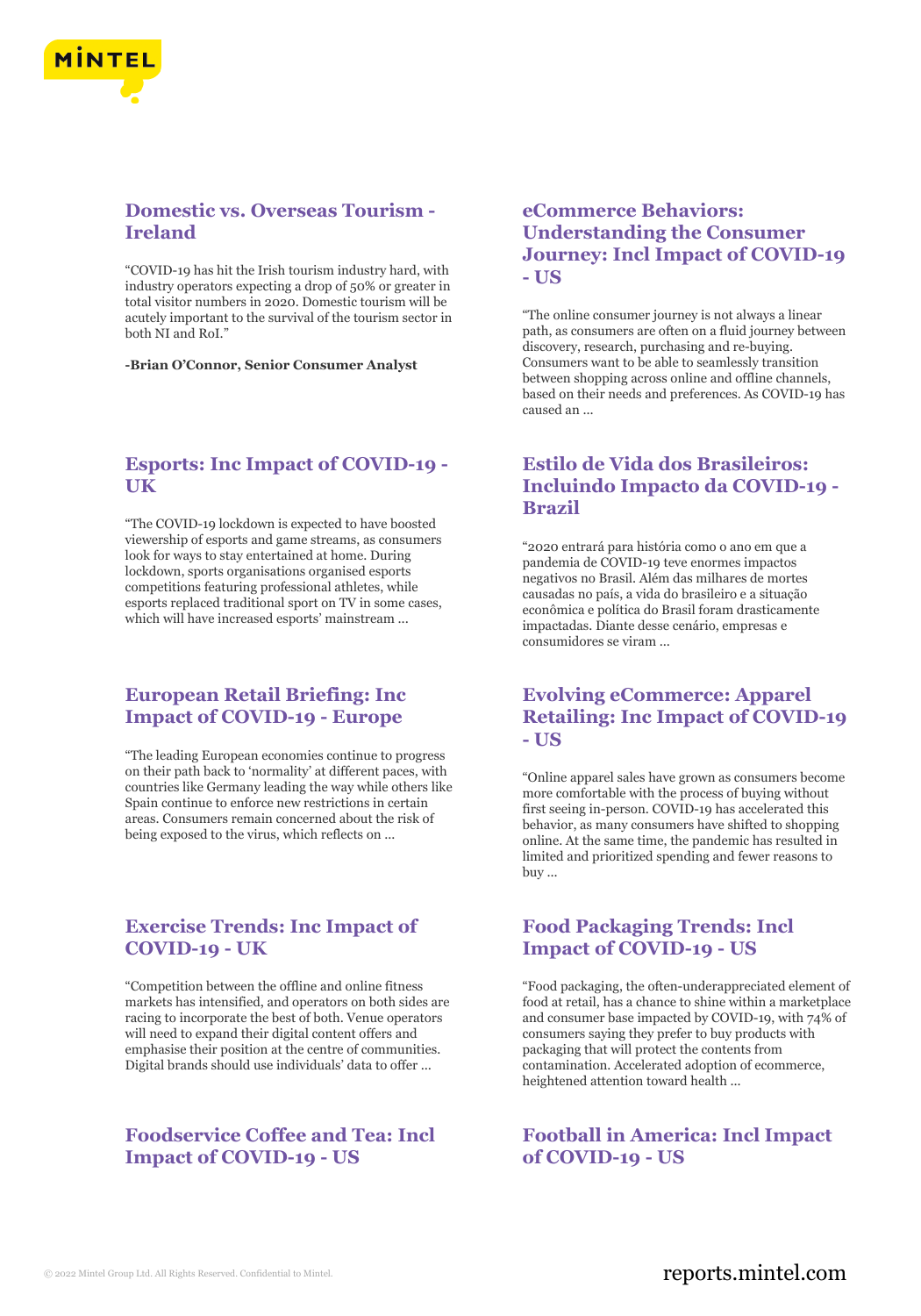

"Demand for premium made-to-order coffee was strong at the start of 2020 but the market was completely shaken by pandemic-related disruptions. High unemployment is encouraging consumers to choose affordable retail coffee products while the increase in remote working reduces many consumers' need for AFH coffee. Coffeehouse chains will engage in ...

# **Footwear Retailing: Inc Impact of COVID-19 - UK**

"The footwear sector picked up in 2019 after a tough 2018. However, the outbreak of COVID-19 in 2020 will have a significant and lasting impact on the sector. The category was previously geared towards the in-store experience, but since lockdown many of the leading retailers have announced significant numbers of ...

#### **Furniture Retailing: Inc Impact of COVID-19 - UK**

"COVID-19 will have a profound impact on the furniture market, both in the loss of sales in 2020, and in the farreaching legacy impact of changing shopping behaviours. There are opportunities in this landscape, however, not least in the boost to office furniture with increased working from home, while the ...

## **Hispanics and Color Cosmetics: Incl Impact of COVID-19 - US**

"COVID-19 has disrupted Hispanic women's color cosmetics use, shopping patterns and relationship with makeup. However, while engagement will dip due to changes to lifestyle as a result of the pandemic, Hispanic women are a key segment as they tend to use a wider variety of cosmetics products and wearing makeup ...

# **Household Care Packaging Trends: Inc Impact of COVID-19 - UK**

"The coronavirus outbreak and environmental sentiments are influencing the way people approach household care packaging, creating concerns around packaging safety and strengthening consumer interest in "Football is the number one sport in America and is expected to maintain this position. The NFL dominates television ratings each year and generates billions in ad revenue as a result. Despite teams only playing one game per week, many fans remain highly engaged with the sport throughout the week ...

## **Frozen Snacks: Incl Impact of COVID-19 - US**

"Before COVID-19, frozen snack sales growth had been banal: steady but slow since 2016. However, at the core of the categories' offerings are convenient meal and snack solutions, which provided value during sheltering in place, especially for parents and families, already the most engaged participants. 2020 frozen snack sales bounded ...

## **Health and Technology: Inc Impact of COVID-19 - UK**

"Consumer health technology is a rapidly emerging field brought into sharp focus by the COVID-19 pandemic. Apps and services to aid managing diet, exercise, mental health and nutrition will help consumers navigate an uncertain and difficult period in the short term. Health technology's longer-term potential is in delivering tools for ...

# **Holiday Planning and Booking Process: Inc Impact of COVID-19 - UK**

"COVID-19 presents travel agents with an opportunity to demonstrate their expertise and help consumers to plan and book their holiday in a more complex travel landscape. However, as many high street travel agents remain closed and consumers remain cautious about visiting indoor spaces, the quality of service offered through online ...

#### **Juice: Incl Impact of COVID-19 - Brazil**

"Consumers will increasingly look for products that offer functional benefits, especially those related to immunity boost, in the short and medium term. It is also important to emphasize that Brazilians' average income has dropped significantly, which has led many to focus

# © 2022 Mintel Group Ltd. All Rights Reserved. Confidential to Mintel.  $\blacksquare$  reports.mintel.com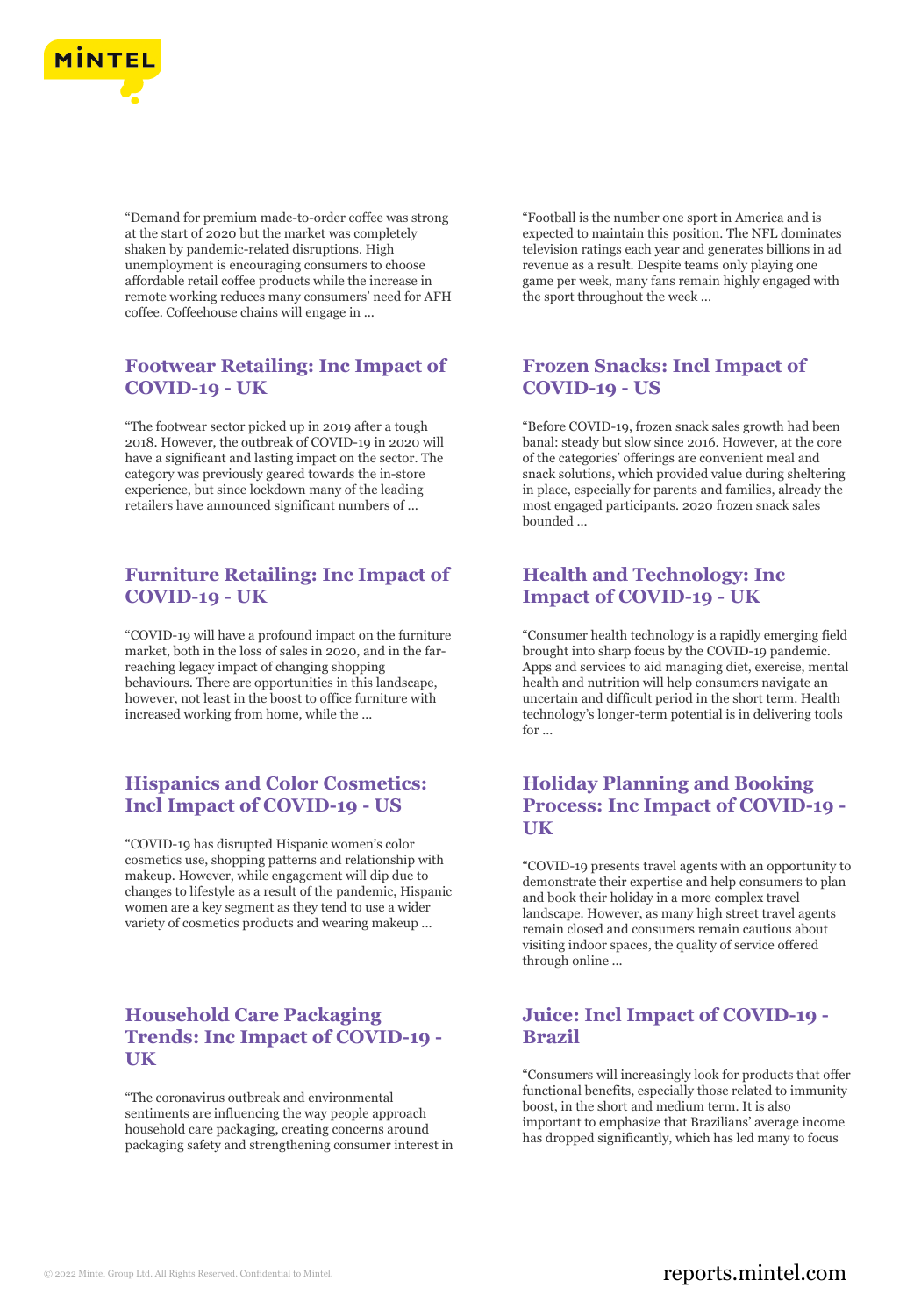

more sustainable packaging options. Companies that add another layer of packaging to protect products from germs and multiple touches will address hygiene concerns in the ...

## **Managing Stress and Mental Wellbeing: Incl Impact of COVID-19 - US**

"An existing mental health crisis in the US has been exacerbated by the COVID-19 pandemic, yet the majority of America believes their mental health is in good form. Despite this optimism, the full impact of the pandemic on mental health has yet to be seen, driving the need for added ...

# **Marketing to Gen X: Incl Impact of COVID-19 - US**

"Generation Xers crave stability and the reassurance that they will be prepared for the future. Financial concerns make them value-driven shoppers and they look for purchases that offer quality products and affordable pricing rather than a distinctive brand personality. The current recession will only intensify their budget-mindedness as Gen Xers ...

#### **Marketing to Pet Owners - China**

"The outbreak of COVID-19 had less impact on the pet market, indeed the desire for pet companionship is even stronger. Owners' love and care for their pets will remain unaffected by the virus, and the pet market is expected to continue to grow after consumers' financial status stabilises.

Pets are ...

## **Marketing to University Students - China**

"University students, the Gen Z consumers of the future, are a diverse cohort that brands from many categories are trying to build connections with at an early stage. Compared with older generations, however, young students are facing even more uncertainty, considering job market instability and overseas study opportunities being hit ...

on cost cutting. Therefore, products that can deliver interesting ...

## **Marketing para Pessoas Acima de 55 Anos: Incluindo Impacto da COVID-19 - Brazil**

"Os brasileiros de 55 anos ou mais são um dos grupos mais afetados pela pandemia de COVID-19. O surto, além de resultar em cuidado redobrado com a limpeza e higiene, acelerou a adoção de tecnologias por esse público. No entanto, um quarto dos seniores relata dificuldades para transpor a realidade ...

# **Marketing to Over-55s: Incl Impact of COVID-19 - Brazil**

"Brazilians aged 55+ are among the most affected by the COVID-19 pandemic. In addition to greater concerns over cleanliness and hygiene, the outbreak has accelerated the adoption of certain technologies. A quarter of seniors, however, find it difficult to transpose their physical reality to the online world, which means that ...

#### **Marketing to Seniors: Incl Impact of COVID-19 - US**

"Seniors are a relatively happy and unstressed cohort of the US population. They prioritize family, health and independence to maintain their quality of life. During 2020, COVID-19 has challenged seniors in all these areas which have forced them to change their behaviors and has made it difficult for them to ...

## **Mobile Network Providers: Incl Impact of COVID-19 - Canada**

"Mobile network providers are positioned to get through the choppy waters brought on by COVID-19, as Canada's population expands and a shift in consumer preferences is evident for service plans with plenty of data. With most pleased with their service provider and there being notable interest in 5G, the market ...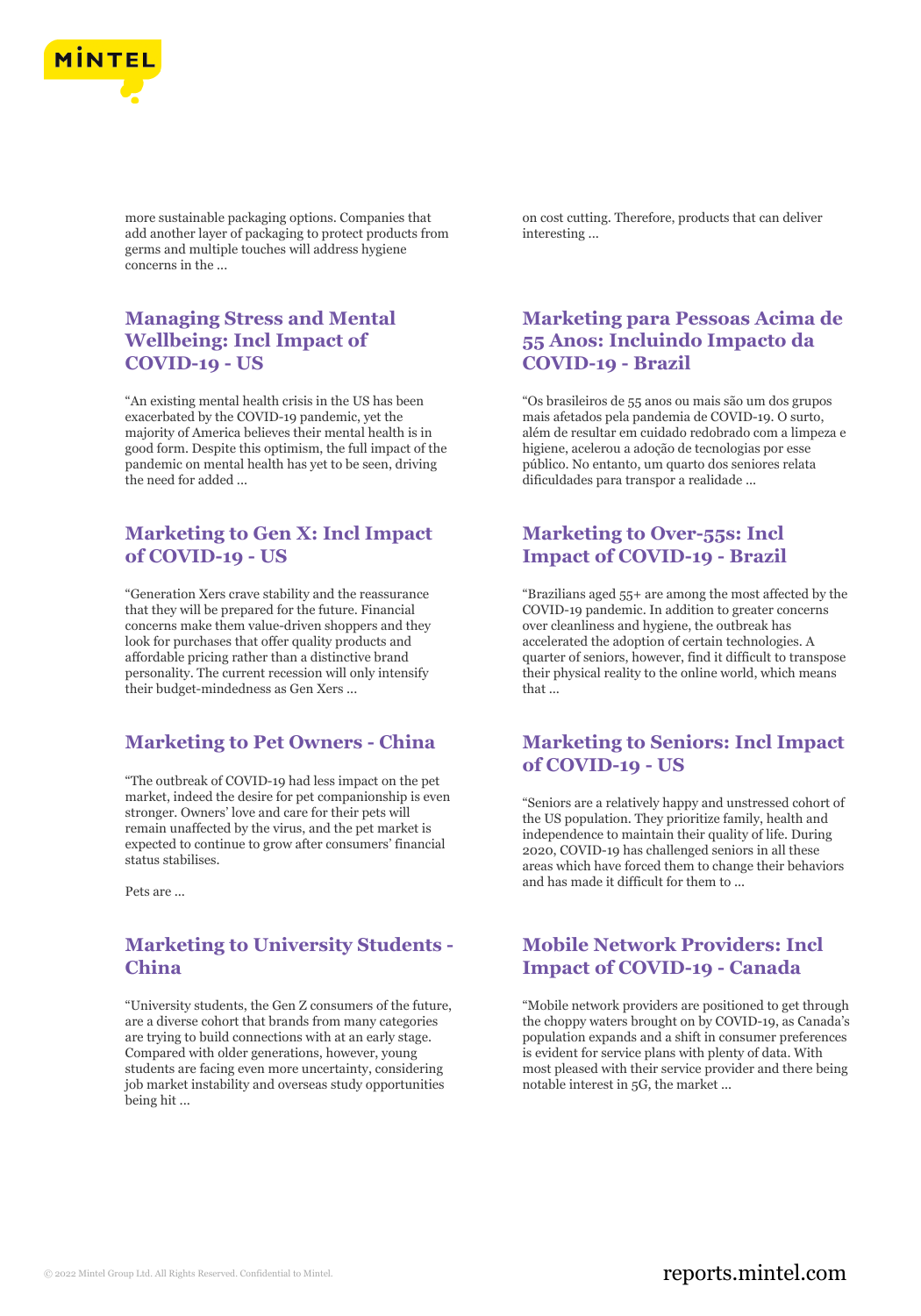

## **Natural and Organic Food Shopper: Incl Impact of COVID-19 - US**

"The natural and organic food and beverage market is supported to some degree by over half of US adult consumers, and this is likely to remain steady in the years ahead. The health associations of natural and organic foods will make them more important than ever during a global health ...

# **Oral Health: Incl Impact of COVID-19 - Canada**

"Oral care's position as a hygiene staple will help shield it from many of the economic and availability threats experienced by other categories as a result of COVID-19. While many Canadians adopted a more casual personal care routine by reducing the frequency of washing their hair or opting to go ...

## **Pet Supplies: Incl Impact of COVID-19 - US**

"The pet supplies market found continued steady, conservative growth propelled by rising pet ownership coupled with premium innovation that reflects pet owner desires to provide happiness and health to pets as valued members of the family. The COVID-19 outbreak has further solidified the bond between pet and owner, with some ...

# **Ready Meals and Ready-to-Cook Foods: Inc Impact of COVID-19 - UK**

"During the COVID-19 pandemic demand for ready meals has been hit by people doing more cooking from scratch. Offering quick meals is still important though, and NPD should focus on both better-for-you options that tap interest in healthy eating, as well as meals that are attractive as a nice treat ...

## **Restaurant and Pub Catering - Ireland**

"The Irish restaurant and pub sector are under threat due to COVID-19 and establishments are having to spend time and money to adapt to the new normal. This is an uncertain time for businesses, particularly those

# **Oral Care: Inc Impact of COVID-19 - UK**

"The COVID-19 outbreak will have little overall impact on the value of the oral care category which was already in decline before the pandemic. While a recession will drive savvy shopping behaviours further in the short term, consumers were already streamlining their routines, buying on promotion or switching to own-label ...

# **Personal Care Consumer: Incl Impact of COVID-19 - US**

"The impact of COVID-19 is apparent in every industry across the globe, and personal care is not immune. In fact, certain elements of consumers' personal care routines (eg shaving, hair washing) slid a bit during lockdown, leading to longer purchase cycles. Despite some struggling segments, the personal care market is ...

## **Public Transport: Inc Impact of COVID-19 - UK**

"Public transport is one of the sectors most affected by COVID-19 and will be one of the last to fully recover. Demand will return once people feel safe, but there is likely to be a permanent decline in commuting as flexible working patterns become part of the new normal. Luring ...

# **Residential Windows and Doors: Inc Impact of COVID-19 - UK**

"The residential windows and doors market was already displaying maturity in the replacement sector with demand challenged by the economic uncertainties created by Brexit. Consumer uncertainty has been significantly further challenged by COVID-19, but housing and home improvements are seen as critical areas to stimulate the wider economy. The July ...

# **Restaurant Takeout and Delivery: Incl Impact of COVID-19 - US**

"Virtually all restaurants became takeout and delivery providers overnight as a result of COVID-19, and the ones that had made prior investments in off-premise business are unsurprisingly weathering the storm the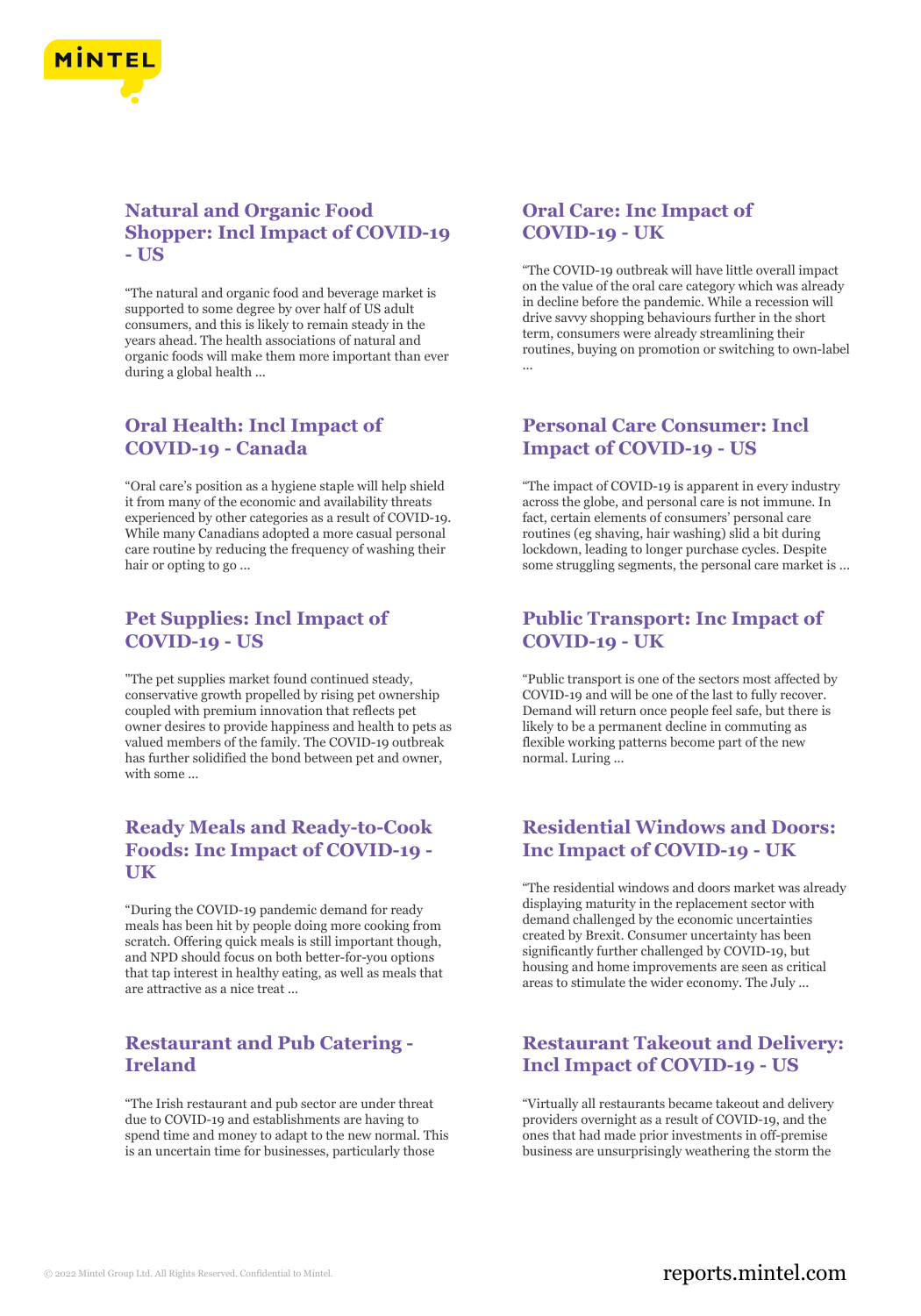

with limited indoor space as social distancing measures equate to lower capacity. Operators must ...

# **Social Media: Inc Impact of COVID-19 - UK**

"The COVID-19 crisis has seen social media platforms take a stronger content moderation role than ever before, such as overtly promoting trusted sources and banning users that are spreading misinformation. This comes as platforms have already been facing more pressure from consumers, governments and advertisers to tackle the issue of ...

## **Sucos: Incluindo Impacto da COVID-19 - Brazil**

"Os consumidores de sucos irão cada vez mais buscar funcionalidades nos produtos, principalmente funções relacionadas à melhora da imunidade a curto e médio prazo. Também é importante ressaltar que a renda média do brasileiro caiu significativamente o que tem levado boa parte da população a fazer compras com o foco ...

## **The Chinese Consumer: Life after COVID-19 - China**

"The gradual slowing of growth in the macro economy over the past ten years has already triggered consumers to establish prudent consumption habits. This outbreak of COVID-19 has intensified this attitude and it is expected to last a long time as a result of the uncertainty surrounding the length of ...

#### **Trendsetters and Early Adopters: Incl Impact of COVID-19 - US**

"Trendsetters do not just pave the way for cutting-edge tech brands. This group of engaged consumers can bolster the perceptions of value brands, bring authenticity to luxury brands and help connect fitness fanatics with products outside of the gym environment. Brands can connect with trendsetters who may not be internet ...

best thus far. Restaurants of all types must continue to invest in takeout and delivery services as consumer behaviors ...

## **Soup: Incl Impact of COVID-19 - US**

"After years of little growth, COVID-19 has rejuvenated the soup category across segments. Powerful associations with comfort, affordability and convenience are paying off for brands big and small, which are seeing unprecedented levels of growth as consumers find a sense of security and value in the preparedness of a wellstocked ...

# **Tea and Other Hot Drinks: Inc Impact of COVID-19 - UK**

"While proving troublesome for many markets, the COVID-19 crisis has provided the necessary ingredients needed to reverse the fortunes of the ailing tea and other hot drinks categories. Some of the long-term legacies of the pandemic will also support sales, such as greater remote working and an emphasis on physical ...

## **Trending Flavors and Ingredients in Dairy: Incl Impact of COVID-19 - US**

"Dairy food and drinks have a unique distinction: they are perceived to be inherently healthy yet still come with a sense of indulgence. This among other things contributes to the natural versatility consumers find in the category, and one that perhaps stifles flavor exploration. Relative to other food/drink supercategories ...

#### **UK Retail Briefing: Inc Impact of COVID-19 - UK**

"Although footfall remained below pre-coronavirus levels in June, UK retail sales increased by 1.5% from June 2019 (ONS), as consumers made the most of their occasional shopping trips. Nevertheless, whilst nonessential retailers have been allowed to reopen since 15th June, only about half of shops have resumed activities and ...